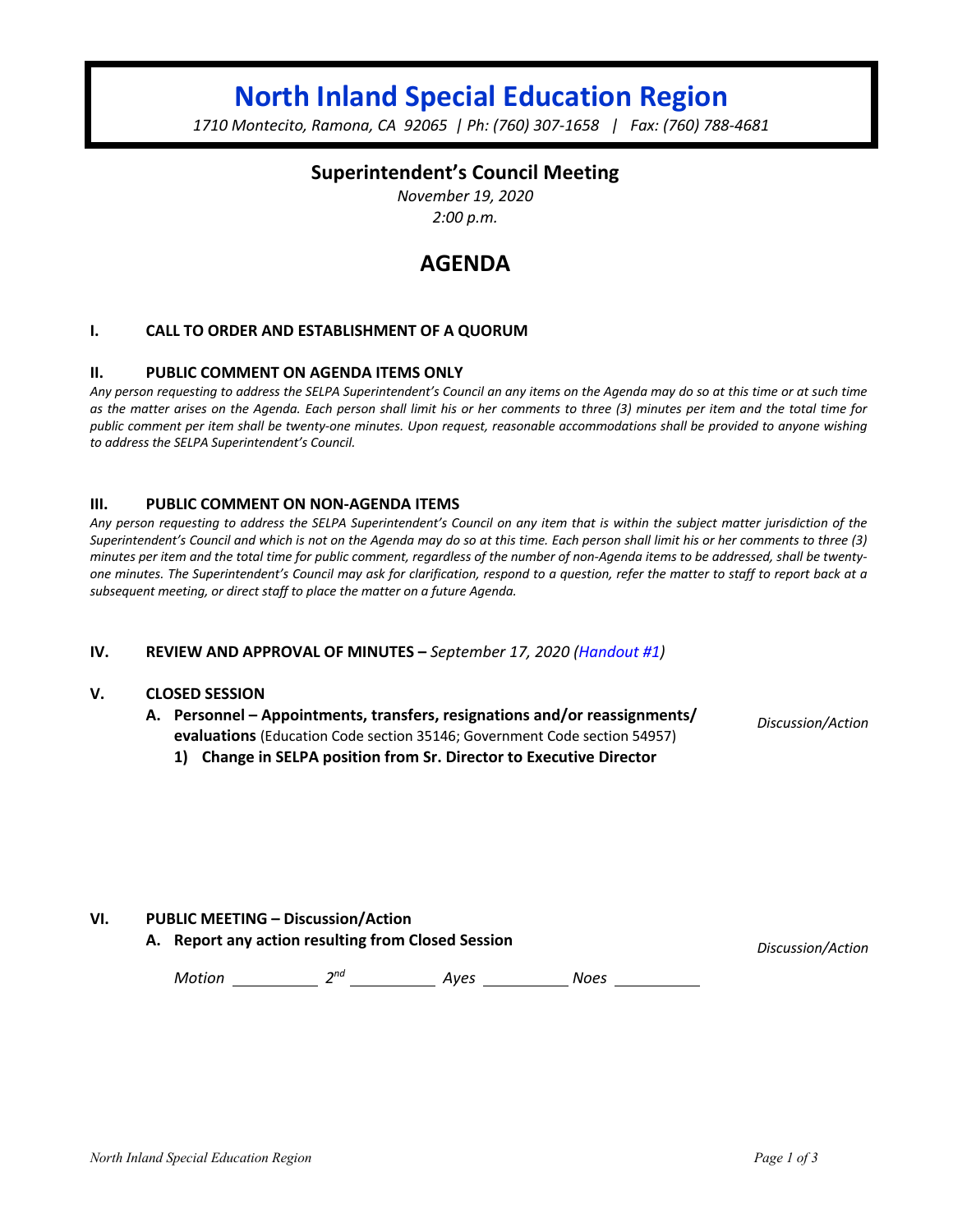| VII. PUBLIC MEETING - Discussion/Action<br>A. NISER Budget<br>1) 2019-20 NISER Carryover/Ending Balance (Handout #2)<br>Review and approval of the 2019-2020 Year End Carryover balance. |                                                               |  |                                                                  |                                                                                                 | Discussion/Action |
|------------------------------------------------------------------------------------------------------------------------------------------------------------------------------------------|---------------------------------------------------------------|--|------------------------------------------------------------------|-------------------------------------------------------------------------------------------------|-------------------|
|                                                                                                                                                                                          |                                                               |  |                                                                  | Motion ___________ $2^{nd}$ ______________ Ayes _____________ Noes ___________                  |                   |
|                                                                                                                                                                                          | change to State Mental Health Grant.                          |  | 2) 2020-21 NISER Funding Allocation - Projected P-2 (Handout #3) | Review and approval of the updated 2020-21 NISER Funding Allocation - Projected P-2, noting the | Discussion/Action |
|                                                                                                                                                                                          |                                                               |  |                                                                  |                                                                                                 |                   |
|                                                                                                                                                                                          | Review and approval of the SELPAs 2020-21 Preliminary Budget. |  | 3) 2021-22 NISER Preliminary Budget (Handout #4)                 |                                                                                                 | Discussion/Action |

## **VIII. DISCUSSION**

**A. NISER Staffing**

*Discussion regarding the vacant position.*

## **B. CAC Bylaws** *(Handout #5)*

*Discuss the revisions to the CAC Bylaws submitted by members in order to best align practices to the current needs of the community/SELPA.* 

## **C. Local Plan**

*Discuss status of Local Plan and schedule for Committee Meetings and School Board approvals.*

## **D. NISER Policies and Procedures – 1st Reading**

1) 6159.2 (AR/BP) Nonpublic, Nonsectarian School and Agency Services for Special Education